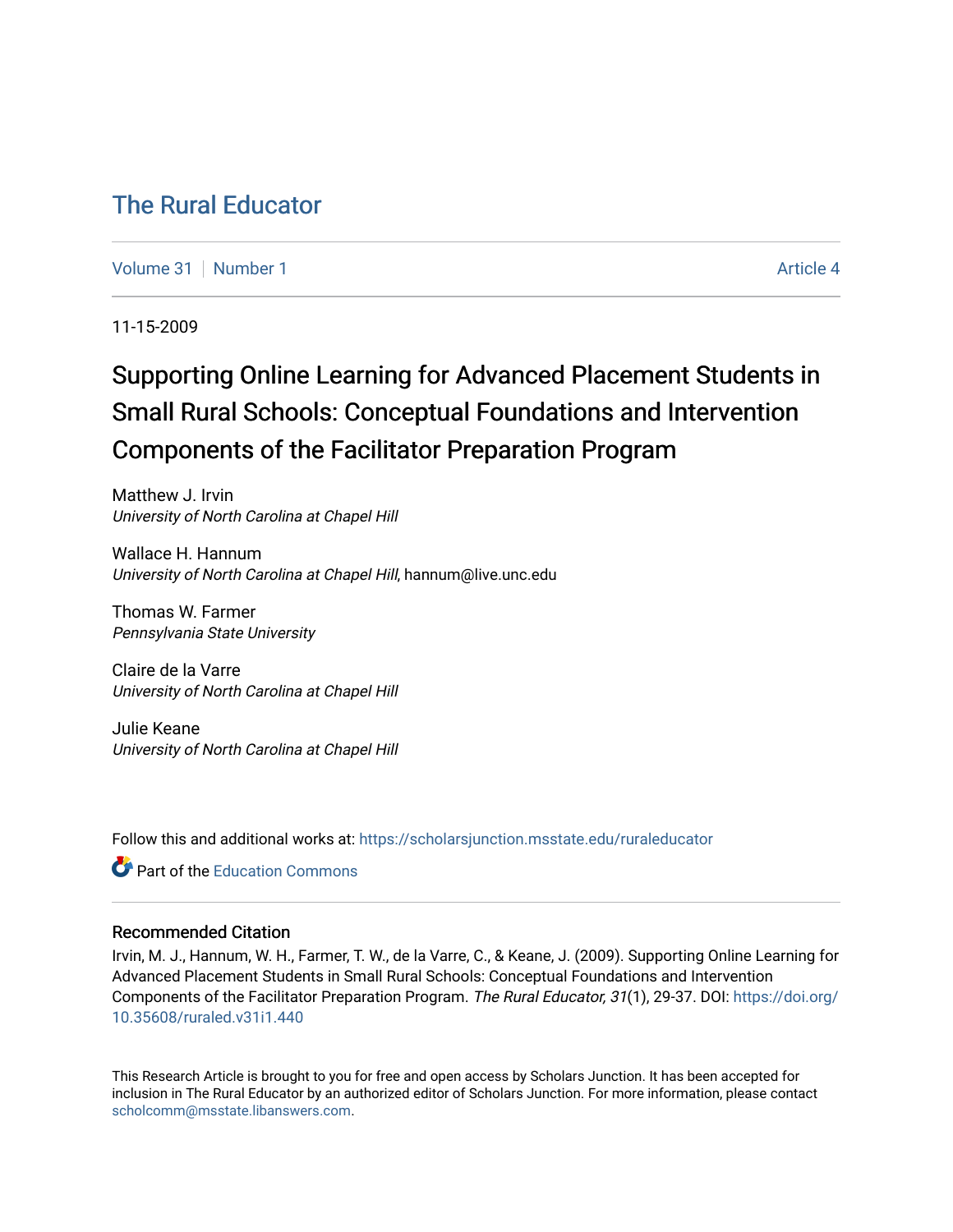# Supporting Online Learning for Advanced Placement Students in Small Rural Schools: Conceptual Foundations and Intervention Components of the Facilitator Preparation Program

# Cover Page Footnote

This work was supported by a Research and Development Center grant (R305A04056) from the Institute of Education Sciences to the National Research Center on Rural Education Support.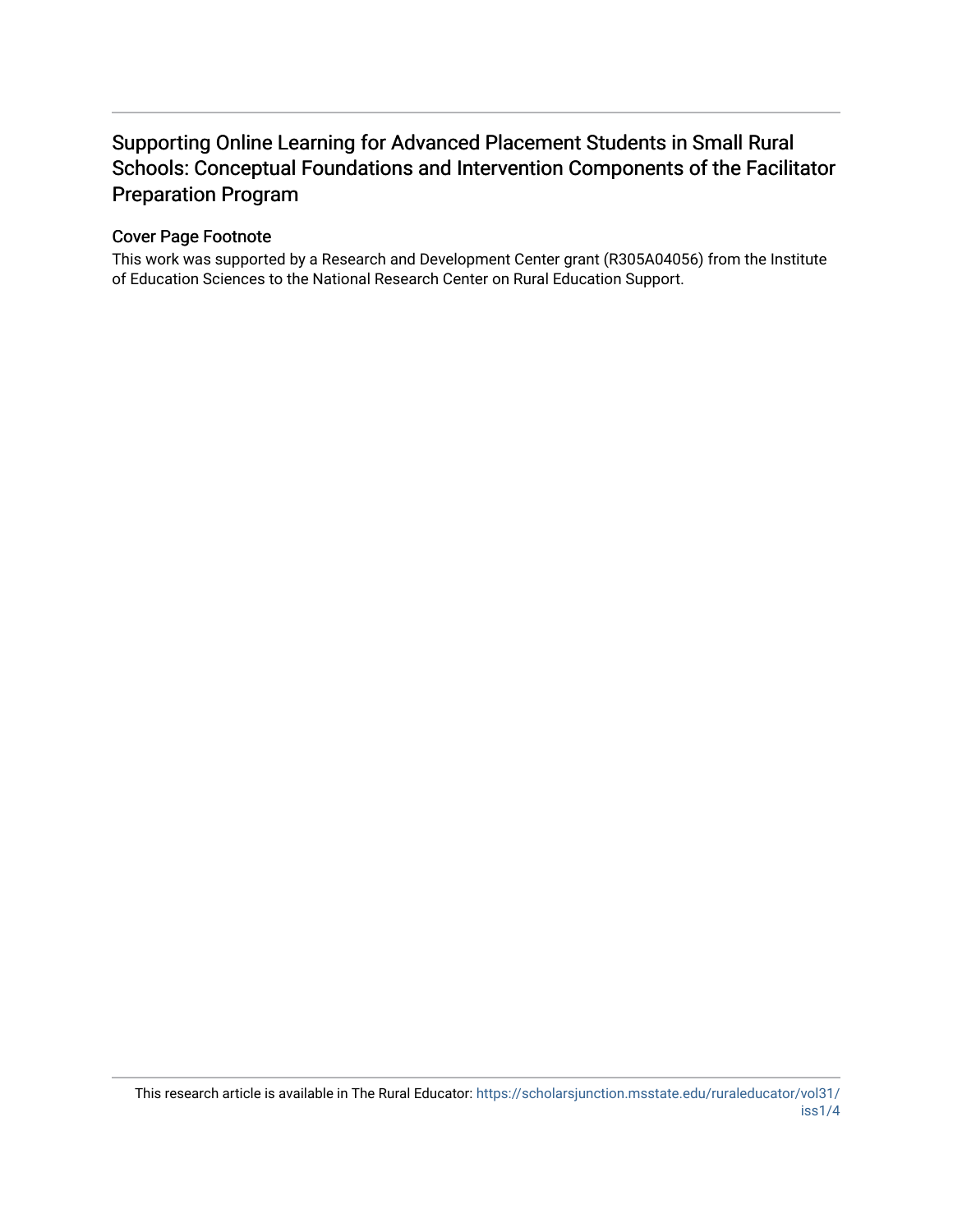Irvin, M. J., Hannum, W. H., Farmer, T. W., de la Varre, C. & Keane, J. (2009). Supporting online learning for advanced placement students in small rural schools: conceptual foundations and intervention components of the facilitator preparation program. *The Rural Educator, 31*(1), 29-37.

# **Supporting Online Learning for Advanced Placement Students in Small Rural Schools: Conceptual Foundations and Intervention Components of the Facilitator Preparation Program**

# **Matthew J. Irvin Wallace H. Hannum**

*University of North Carolina at Chapel Hill* 

# **Thomas W. Farmer**

*Pennsylvania State University* 

# **Claire de la Varre Julie Keane**

*University of North Carolina at Chapel Hill* 

Note: This work was supported by a Research and Development Center grant (R305A04056) from the Institute of Education Sciences to the National Research Center on Rural Education Support.

*This paper examines the need for interventions to support students who are taking advanced placement courses in small rural districts and describes the Facilitator Preparation Program (FPP) as a strategy to address this need. Issues in the delivery of Online Distance Education (ODE) in small rural schools are summarized and the conceptual foundations and service delivery considerations of the FPP are outlined. Future research needs are also considered*.

Many small rural schools have difficulty staffing teachers for advanced curricular courses (Cross & Dixon, 1998). These difficulties are often rooted in a variety of factors that are beyond the direct control of school administrators and community stakeholders (Monk, 2007). In an effort to circumvent staffing difficulties, online learning programs have been viewed as a way to provide advanced placement coursework for high achieving students in small rural districts (Barbour & Mulcahy, 2006). However, the success of such programs is not well documented and there are a variety of issues that impact rural students' completion and performance in AP online courses (Burney & Cross, 2006; Marcel, 2003). Consequently, there appears to be a need for programs that support rural students as they participate in online distance learning classes.

Accordingly, the goal of this paper is to examine issues in the delivery of advanced placement courses in small rural schools and to present the conceptual foundations and delivery components of an intervention program developed to support online learners in small rural schools—The Facilitator Preparation Program (FPP). First, the need for online distance education in small rural schools is examined. Second, issues in online distance education in small rural

schools are summarized. Third, conceptual foundations of the FPP are presented. Fourth, the delivery format and intervention components of the FPP are described. Fifth, future research needs on the delivery and impact of the FPP are considered.

# **The Need for Distance Education in Small Rural School Districts**

Across the United States, the context and resources of rural communities provide unique challenges in meeting the instructional needs of high achieving students (Cross & Burney, 2005; Marcel, 2003; U.S. Department of Education, 2000). One third of the public schools in the United Sates are rural and they serve approximately 10 million students (Johnson & Strange, 2007). Rural students are more likely to attend very small schools (i.e., less than 200 students), and over 50% of rural secondary schools have fewer than 400 students (Hobbs, 2004; Provasnik, KewalRamani, Coleman, Gilbertson, Herring, & Xie, 2007). Issues of critical mass combine with geographic isolation to limit the number of students in rural districts who are interested or prepared for advanced placement coursework (Barbour &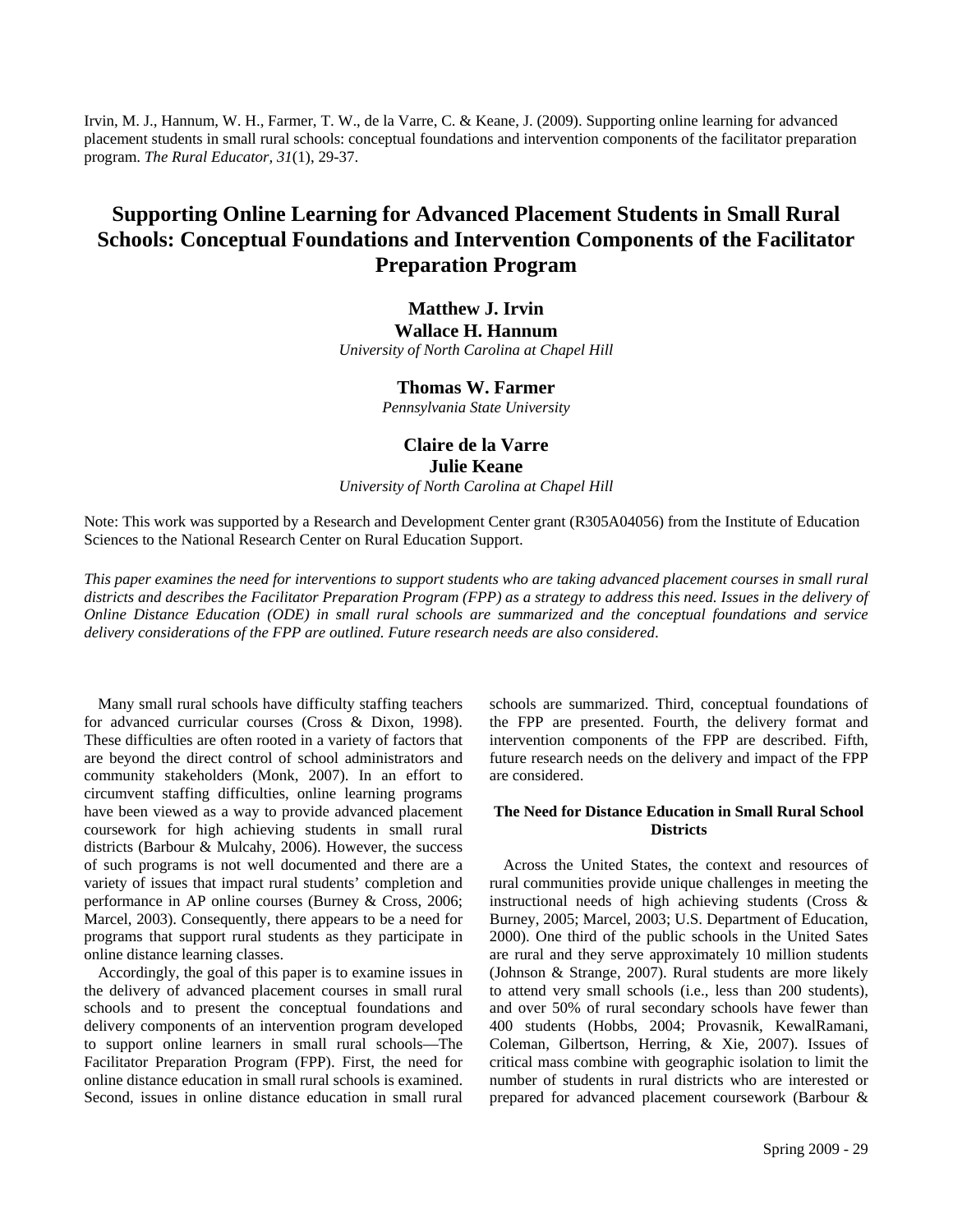Mulcahy, 2006; Hammer, Hughes, McClure, Reeves, & Salgado, 2005). In addition, rural schools have difficulty attracting and retaining teachers who are experienced and qualified to teach advanced placement and associated perquisite courses (Beeson & Strange, 2000; Herzog & Pittman, 1995; Holloway, 2002). The difficulty in staffing such teachers in rural districts include social and cultural isolation, low salaries, insufficient resources and supports, multiple job demands, and competition from other districts (Gándara, Gutiérrez, & O'Hara, 2001; Monk, 2007). As a result, many rural districts have difficulty providing a comprehensive curriculum and advanced courses for high achieving students.

When difficulties in staffing schools combine with community population losses and resultant economic declines, some rural districts have elected to close or consolidate with neighboring districts (Jimerson, 2006; Schafft, Alter, & Bridger, 2006; Seal & Harmon, 1995). Yet, attending small rural schools has been shown to be beneficial and, in some cases, serves as a protective factor for rural youth from high poverty and ethnic minority backgrounds (Howley, 1995; Howley, Strange, & Bickel, 2000; Huang & Howley, 1993; Johnson & Strange, 2007; Nye, Hedges, & Konstantopoulos, 2000). Further, rural schools are often the community social and activity center and also serve as a primary source of employment. Therefore, school closures often initiate or exacerbate community downturn (D'Amico, Matthes, Sankar, Merchant, & Zurita, 1996; Jennings, Swidler, & Koliba, 2005; Lyson, 2002; Schafft et al., 2006). Consolidation can have other adverse outcomes including a lowered sense of community and school connection for students and less alignment between schools and community needs or values (DeYoung, 1995; Tompkins, 2006). Thus, many rural educators and community stakeholders desire to avoid school closure or consolidation (Jennings et al., 2005; Jimerson, 2006; Lyson, 2002).

The use of online distance education (ODE) has been proposed as an alternative solution to overcoming these challenges, preventing school closure or consolidation, and providing a comprehensive curriculum and advanced courses (Barbour & Mulcahy, 2006; Burney & Cross, 2006). Research has demonstrated that ODE is as effective as traditional classes in terms of learning outcomes (Bernard et al., 2004; Cavanaugh et al., 2004; Cradler, McNabb, Freeman, & Burchett, 2002; Hobbs, 2004; Waxman, Lin, & Georgette, 2003). Recent improvements in the necessary infrastructure and affordability of technology have made rural internet availability comparable to non-rural areas and ODE a viable option (Hobbs, 2004; Jimerson, 2006; Malecki, 2003). Accordingly, rural districts are increasingly using ODE and perhaps more so than urban and suburban schools. In fact, a recent report indicated that the proportion of rural districts (46 percent) with students taking ODE is nearly twice that of urban (23 percent) and suburban (28 percent) districts (Setzer & Lewis, 2005). Universities and rural community colleges are likewise expanding their ODE offerings (Cejda, 2007; Saba 2005). Further, internet usage is a necessary component of contemporary business, including those in rural areas, and is increasingly used for employee training (Malecki, 2003; Saba, 2005). Thus, experience with ODE during high school may help rural youth prepare for postsecondary educational and local job opportunities.

# **Issues in Online Distance Learning in Small Rural Schools**

While ODE appears to be a promising option for addressing staffing difficulties for advanced curricular needs in small rural school districts, the literature also suggests that several factors need to be addressed. Although ODE appears to be effective in terms of learning, recent studies report that 50-70% of students who take advanced online courses do not complete them (Barbour & Mulcahy, 2006; Carr, 2000; Roblyer, 2006; Rovai, 2002; Simpson, 2004). Yet, little is known about factors that contribute to the noncompletion of advanced online courses and relatively little research has focused on ways to improve course completion and student achievement. In addition, most work in this area has been conducted at the post-secondary level and has involved non-rural students and schools (Rice, 2006). As many rural schools have a strong need to use ODE to address the challenges they face, it is important that programs are developed to promote rural students' success in advanced ODE courses. Accordingly, the goal of this section is to describe issues that should be considered in the design of interventions aimed at supporting rural ODE students in AP coursework.

There is tremendous diversity across rural students and schools (Coladarci, 2007; Kannapel & DeYoung, 1999; Singh & Dika, 2003). Nonetheless, there are common experiences and perspectives unique to rural students and schools that are relevant to the development of rural ODE support programs. Each of these factors is briefly described below.

Individuals in rural areas tend to place substantial importance on relationships with others (Haas & Lambert, 1995; Singh & Dika, 2003). A lack of interaction and isolation is common in ODE (Benson, Johnson, Taylor, Treat, Shinkareva, & Duncan, 2005; Hannum & McCombs, 2008; Rovai, 2000; 2002). Thus, rural students may find the ODE experience particularly difficult. Limited interaction and isolation are also considered a key factor in the lower rates of ODE course completion (Barbour & Mulcahy, 2006; Marcel, 2003). Consequently, efforts to improve rural students' outcomes in ODE will likely need to focus on rural students' interactions and support from others.

Many rural schools are by their nature small (Hobbs, 2004; Provasnik et al., 2007). Though research has rarely involved rural schools or compared them to urban or suburban schools (Hardré, 2007; Hardré & Sullivan, 2008),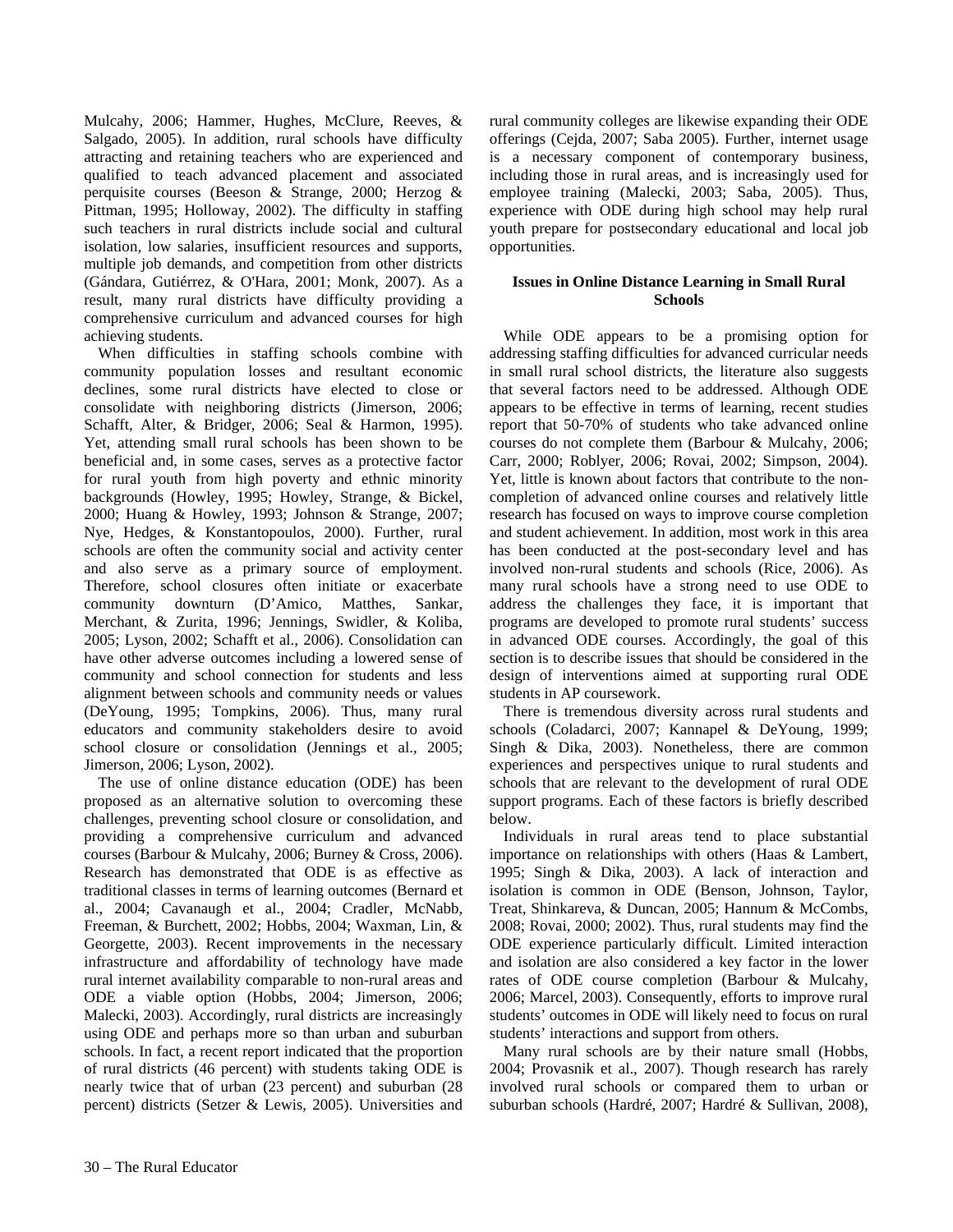small rural schools are typically characterized by longstanding and intimate student-teacher relations which contribute to a "family-like atmosphere" (Burney & Cross, 2006; Herzog & Pittman, 1995). In contrast, ODE has an inherent physical distance between instructors and students (Moore, 1993; Moore & Kearsley, 1996; Rovai, 2002). Further, it has been suggested that there is often a psychological distance between ODE instructors and students (Moore, 1993; Moore & Kearsley, 1996). This distance, also referred to as *transactional distance*, stems from the communication limitations in ODE such as the absence of verbal or non-verbal cues and delays in responses. This distance may also be evident in traditional courses (Rumble, 1986), but some recent findings suggest that distance education courses may have a greater psychological or transactional distance. Specifically, Offir and colleagues (Offir, Lev, Lev, Barth, & Shteinbok, 2004) compared a traditional and video-based distance education course and found no differences in the number of studentteacher interactions. However, student-teacher interactions in the video-based course involved significantly less explanation and fewer non-verbal cues and student initiated questions. Furthermore, online instructors may be constrained by having to teach a standardized curriculum to large numbers of students (Hannum & McCombs, 2008). It is unrealistic to expect the online instructor to have a personal relationship with every student in an online course when they may have multiple sections of a course, with as many as 75 or 100 students or more. Thus, instructors of ODE courses are typically unfamiliar with students and are not able to provide the level of individualized support and personal relations that rural students may be accustomed to receiving. This lower level of support and the studentteacher disconnect may be especially challenging for rural students that are used to having close ties with teachers who live and work in the same small community and are wellacquainted with students' families (Hardré, Sullivan, & Roberts, 2008). As familiar adults and close student-teacher relations are characteristic of small rural schools, it is likely that there are school personnel who could provide the connection and support often absent from ODE. Thus, an approach capitalizing on this strength of rural schools may be both practical and essential for improving rural students' completion of and learning in ODE.

As a related factor, rural students often have a strong attachment to place and this includes the people in and the natural features of an area (Brehm, Eisenhauer, & Krannich, 2004; DeYoung, 1995; Howley, Harmon, & Leopold, 1996; Seal & Harmon, 1995). Attachment to place along with fewer local occupational and educational opportunities can lessen the importance of education for some rural students (Blackwell & McLaughlin, 1999; Crockett & Bingham, 2000; Hardré, 2007; Hardré, Crowson, Debacker, & White, 2007; Hektner, 1995; Rojewski, 1999; Seal & Harmon, 1995). This may occur because some rural students prefer to remain in their community and maintain their attachments

rather than leave their community to pursue postsecondary education. In addition, the perception of fewer opportunities may lessen the perceived long-term benefits of schooling. Though it is often the social hub, some rural students may also dislike school when they feel the work is too demanding or they are bored (D'Amico et al., 1996). These suggest that some rural students may not be as motivated and engaged particularly when taking advanced courses that are more difficult, demanding, and perhaps seem less relevant. Given that ODE courses also typically have substantially lower completion rates (Barbour & Mulcahy, 2006; Marcel, 2003), efforts to improve rural students' success should consider motivation.

A curricular reform known as place-based education is prevalent in rural schools (Gruenewald, 2003; Haas & Nachtigal, 1998; Jennings et al., 2005; Rural School and Community Trust, 2003; Theobald, 1997). Place-based education makes learning more meaningful and engaging by situating learning within the context of the local community and environment, needs and interests, places and people. An intervention that likewise supports the need to address student motivation by, for example, suggesting strategies for making learning more meaningful and relevant may be congruent with approaches already used in rural schools. Therefore, rural schools may be more apt to adopt such intervention strategies as these may mesh with current pedagogic beliefs.

In sum, rural students may be more successful in an ODE courses when the context is commensurate with their typical learning situation, needs, and interests. It is likely that this is important for all students in an ODE and other learning situations. However, given that the school experiences of rural youth are often characterized by more close studentteacher relations, an ODE experience that has a level of interaction and support not only comparable to that in a traditional course or other schools but also more characteristic of that encountered by students in rural schools may be important. An ODE setting that recognizes, utilizes, and appropriately addresses individual rural students' and schools' strengths may also be more conducive to retention and learning. Finally, efforts to make class activities and work meaningful and relevant to rural students' interests and attachment to place may increase motivation and engagement and thereby improve outcomes. Accordingly, the FPP was developed with these issues and aims in mind as a guide for both the conceptual foundations and the delivery model.

# **Conceptual Foundations of the Facilitator Preparation Program**

In our efforts to develop a program to support rural ODE students, a primary aim was to design a model that is responsive to students as learners and that promotes their engagement with both the content and with other individuals. Accordingly, the FPP was established with a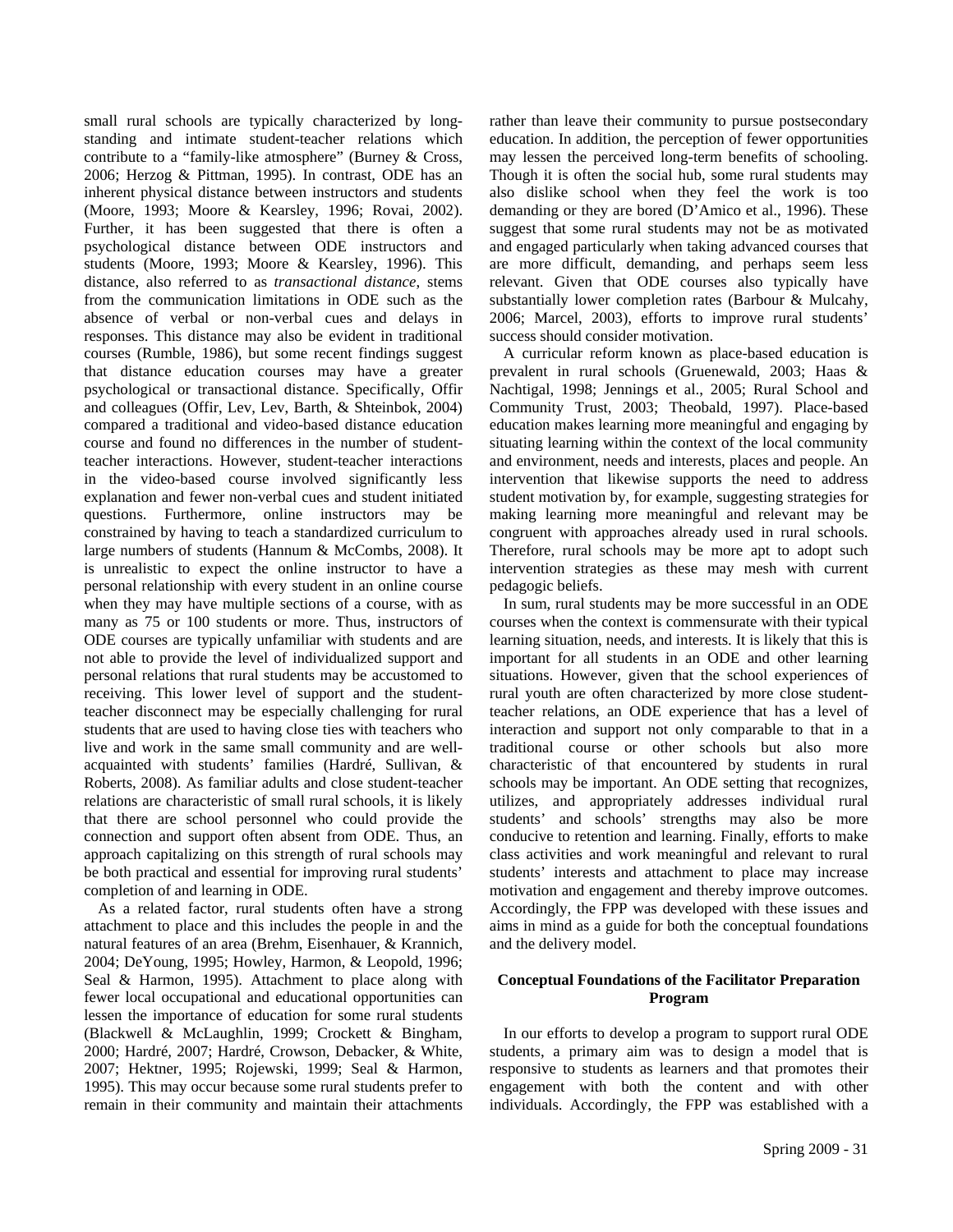focus on Learner-Centered Principles (LCPs). LCPs are based-on over 100 years of convergent theory and research about learning and development (Work Group of the Board of Educational Affairs, 1997). These principles are robust and represent the best knowledge about human learning and development and are applicable to all levels of reform and schooling including ODE (McCombs & Vakili, 2005). The LCPs are categorized into four broad areas or domains: cognitive and metacognitive factors, motivational and affective factors, developmental and social factors, and individual-differences factors (for more details see APA, 1997; Hannum & McCombs, 2008; McCombs & Vakili, 2005). These domains are holistic, overlap, and combine in numerous and complex ways to influence learners and learning. Each domain is briefly described below.

#### *Cognitive and metacognitive factors*

This domain refers to thought processes (i.e., cognitive factors) involved in learning as well as the strategies students use to learn and their reflections about their thought processes (i.e., metacognitive factors). The LCPs indicate that the learning process, particularly for complex material, is most effective when students intentionally construct meaning from information and experience, are provided support and guidance over time to construct coherent representations of knowledge, can link new knowledge with existing knowledge in meaningful ways, and can use and create various learning strategies. In addition, the LCPs indicate that learning is influenced by various environmental factors such as culture, technology, and instructional or facilitator practices.

#### *Motivational and affective factors*

This domain refers to students' effort (i.e., motivational factors) and emotional states, beliefs, and interests (i.e., affective factors) that influence learning. The LCPs indicate that students' motivation is necessary for learning and that student motivation impacts what and how much is learned. In addition, students' affect (i.e., emotional states, beliefs, and interests) influences their motivation and tasks that are of optimal novelty and difficulty, are relevant to personal interests, and provide personal choice and control enhance intrinsic motivation.

#### *Developmental and social factors*

This domain refers to the previous experiences and learning (i.e., developmental factors) and interpersonal relations between students and teachers or facilitators (i.e., social factors) that affect current learning. According to this domain, students have different developmental and social learning experiences and opportunities. Thus, activities that account for these differences both between and within students are more effective. In addition, this domain indicates that students' interactions and relations with other students and relevant adults has a strong influence on learning.

#### *Individual-differences factors*

This domain refers to the differences between and within students (i.e., individual-differences) that influence learning. The LCPs indicate that individual students have different strategies and skills for learning and practices that account for differences in strategies, skills, culture, and background are more effective. In addition, setting standards that are appropriately high for individual students and assessing students on their progress towards achieving those standards are integral to learning.

The LCPs guide the current intervention not simply because they are research-based and applicable to ODE. The LCPs are also used in to guide the development of the FPP because they are commensurate with the characteristics of rural students and schools in several respects. For one, the LCPs are purposefully broad so these can be applied to diverse learners and contexts as well as various courses or subjects (McCombs & Vakili, 2005). The LCPs also indicate that individual differences in students should be considered. Therefore, these principles may provide a means for intervention facilitators to acknowledge and be responsive to the variability and uniqueness of rural students using ODE. Second, the LCPs stress the importance of interaction between students and other learners or supportive adults. In other words, the LCPs indicate that these human elements which are typically lower in ODE should be a central part of the distance learning experience (McCombs & Vakili, 2005). As rural students are more apt to prefer interaction and learn in such a context typical of small schools (Burney & Cross, 2006), the LCPs and an intervention explicitly integrating these may be more applicable and effective in this setting.

Finally, the LCPs indicate that attending to individual differences in, for example, culture and background as well as providing tasks that are of personal relevance and interest are more engaging and enhance learning. These notions are compatible with rural youths' attachment to place and the underlying ideas of place-based education. Specifically, these LCPs reiterate and support that educators or facilitators should attempt to make learning more meaningful. This might be achieved by, for example, prompting students' to consider whether and how what they are studying is evident in, applicable to, and useful for their community as is suggested by a place-based approach. Facilitators in rural schools may already be cognizant of and use these ideas in other situations (e.g., traditional classes). Therefore, the use of LCPs in the FPP model may simply validate and reinforce relevant practices. However, the LCPs may also provide additional support and confidence to facilitators as they help students make connections between ODE instruction and their previous, current, and future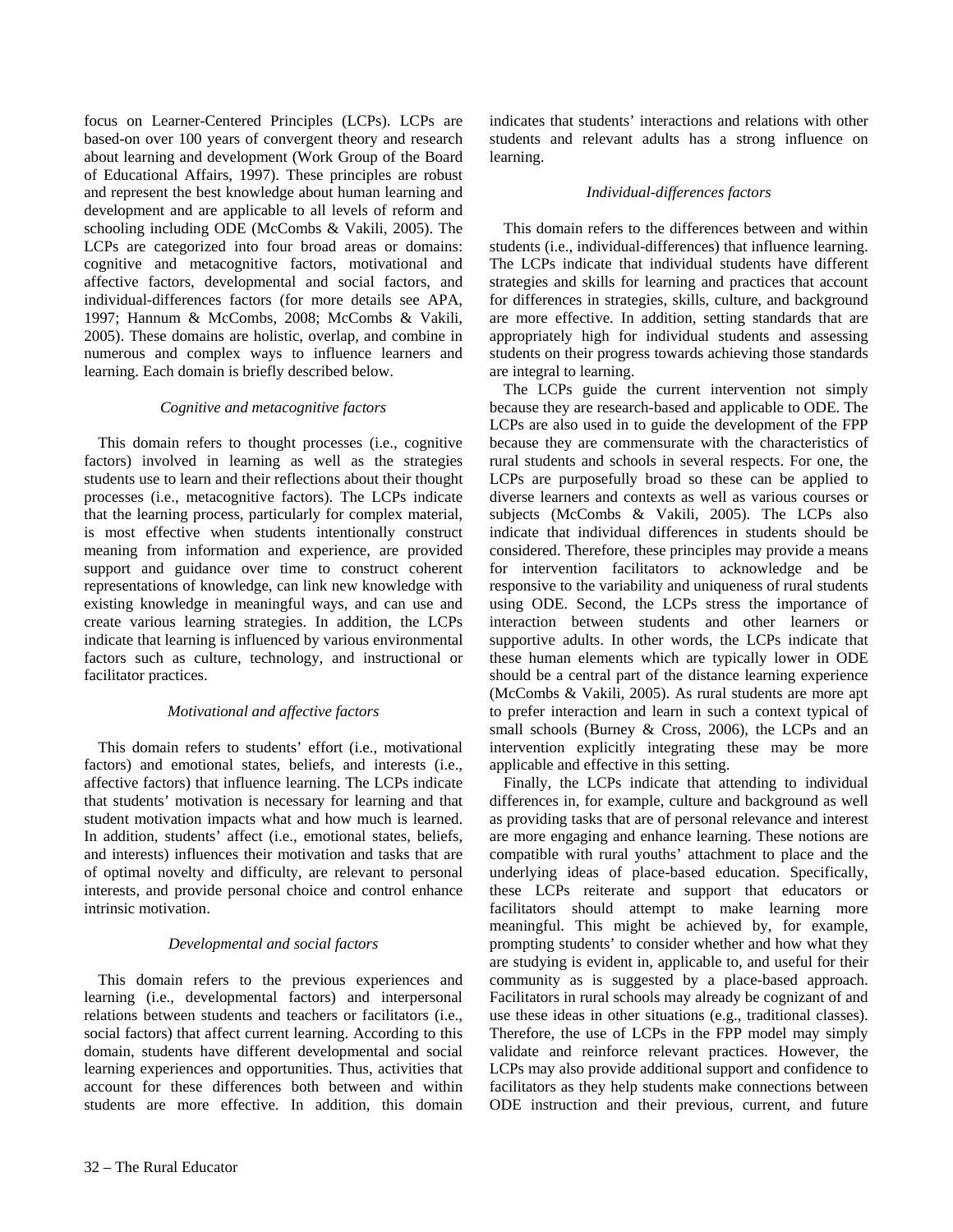learning activities. Given that this situation may be novel for both rural students and facilitators, this could be crucial.

## **Overview of the FPP Delivery Framework and Intervention Components**

Many online distance learning programs require that schools provide a school-based facilitator to support students whom are taking distance learning courses (Kirby & Driscoll, 1997). Facilitators are distinct from course instructors and their basic role is to support and guide students. This includes troubleshooting computer problems, coordinating efforts with instructors and course administrators, monitoring student attendance, collecting homework assignments, proctoring exams, and helping students with any scheduling questions or problems students feel they cannot discuss with the instructors.

## *The Role of the Facilitator*

The role of the facilitator is different from the ODE instructor in several respects. First, facilitators are directly available to students and are physically present when students are at a school computer and online during the schools' scheduled daily period for their students to be in the ODE class. In contrast, instructors are in a remote location, are not physically present, and may or may not be online or directly accessible during the time students are online as the course is asynchronous. The course is asynchronous in that students do not have a live and realtime interactive link to instructors through the use of, for example, satellite broadcasting or webcams. Rather, instructors and students largely communicate via non-live means such as posting assignments, comments, and reflections through threaded discussion boards in the course platform software (i.e., Blackboard Academic Suite) and by email.

Second, facilitators differ from instructors as facilitators do not teach content. Moreover, facilitators are not expected to have the requisite knowledge or skills to do so. Instructors are responsible for course design and delivery of all content. Instructors may ask facilitators to help check the completion of or to grade some tasks. In the current investigation, it was stipulated that facilitators need only be an employee of the school with a college education and that they do not need to be a teacher. Individuals who take on a facilitator role include principals, secretaries, librarians, coaches, and teachers of other subjects. Finally, facilitators are expected to help students with technical issues. For example, facilitators' responsibilities include trying to solve computer problems, accessing assistance if needed, knowing how to contact the technical support for their school and the course provider. Instructors also help students with these issues when they can, but often it is more difficult for instructors to provide the necessary assistance.

While it is expected that distance learning courses are supported by facilitators, the goal of the FPP is to provide an advanced form of facilitator training to include learnercentered approaches and strategies to promote students' engagement in ODE coursework. In addition to general facilitator training, the FPP training involves specific instruction on the conceptualization and application of learner-centered principles to distance learning courses.

Following the overview of the LCPs, FPP facilitators are provided scenarios depicting common issues and problems that arise for students in ODE. These scenarios are largely derived from research and experiences in pilot work with rural students and schools. These are intended to provide facilitators a better idea of what to expect and how the LCPs may help them deal with these situations. The scenarios are provided over a period of several weeks starting before the course begins and continuing over the first few weeks of the class. The scenarios are delivered in a multiple media format that includes text, audio clips, and images. Each scenario features one or more students with a problem to which a model facilitator responds. These include the following issues and topics.

## *FPP Topics and Scenarios*

# *First day of school*

This scenario presents strategies for introductions and icebreakers. One goal is to model the creation of an atmosphere that allows students to collaborate, problem-solve and openly discuss anything course-related. Concrete activities are suggested and materials provided to build rapport between students and facilitators. Another goal is to underscore the importance of the facilitator's role in the classroom as being more than an administrator but rather a source of support.

#### *Discussing assignments*

This scenario models a facilitator setting aside a class period in the first week of the year to go over course logistics. Facilitators are asked to encourage students to brainstorm strategies for specific problems relating to technology, grades, being overwhelmed, or confusion with an assignment. In case the rigorous content is stressful for students, this scenario also provides facilitators with strategies to help students prepare for and deal with the increased academic press of advanced placement courses.

#### *Student fears*

This scenario depicts a reluctant student having a conversation with the facilitator concerning the students' fears about the course. The facilitator models some strategies that might be used for dealing with such issues.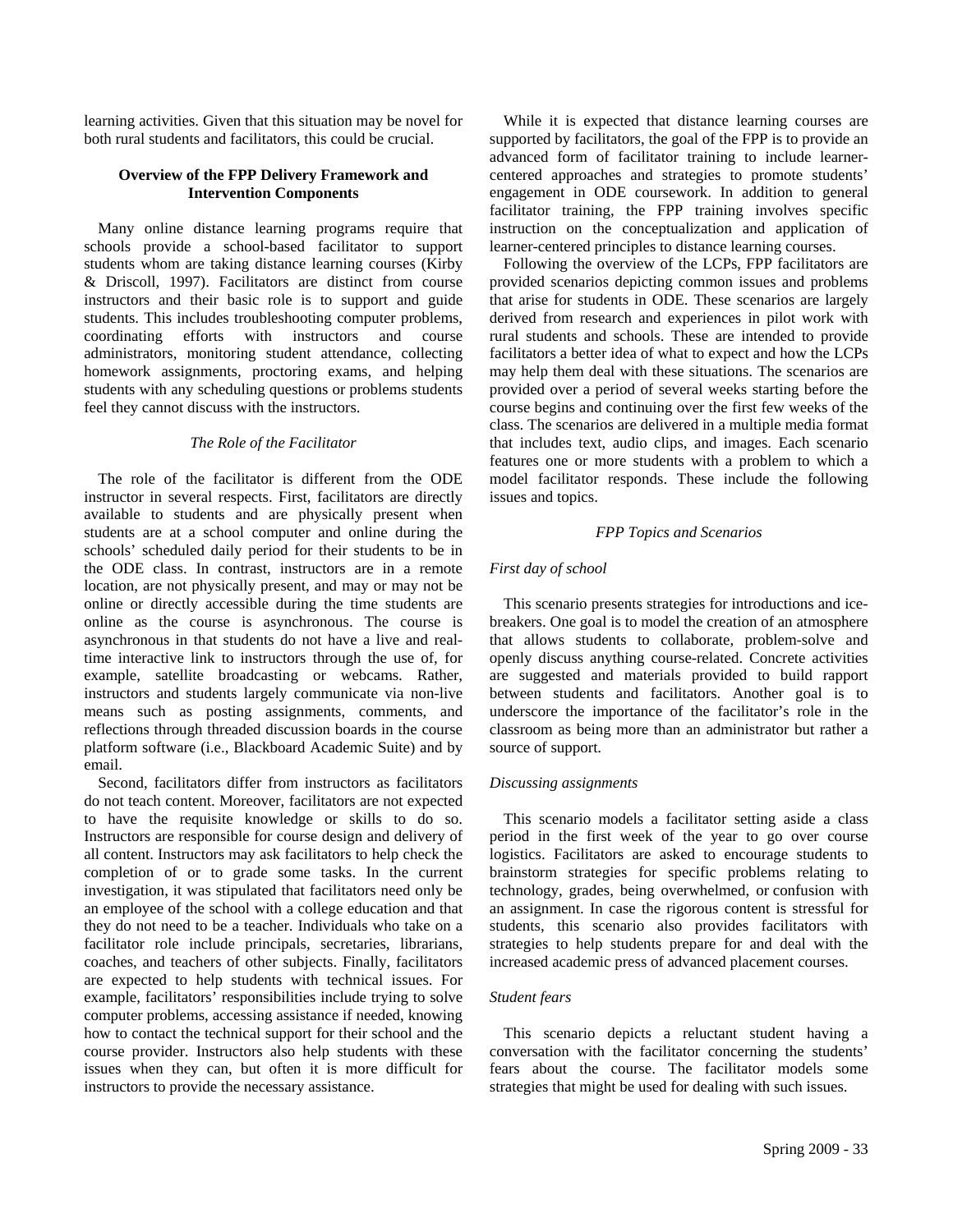#### *Time management*

This scenario features a student who tends to procrastinate and is discussing this with the facilitator. The facilitator covers a number of strategies for effectively organizing the workload.

# *Helping students help themselves*

This scenario is designed to encourage students to interact with their online peers.

#### *Too much work*

In this scenario, a student is overwhelmed by the workload and is far less confident than the student initially appeared and believed. The facilitator models several strategies that address these.

#### *Disengaged*

A student who is at the top of the class during the first weeks of the course but later has falling grades and seems increasingly disengaged is portrayed in this scenario. The facilitator discusses this with the student to find out more about where the student is having difficulties and what may be the source.

#### *Worries about grades*

This scenario has a student who is considering dropping the course because of concerns about her or his online course grade being lower than typical and adversely affecting her or his Grade Point Average (GPA). The student is also having difficulties managing the workload that are an addition to numerous other responsibilities. The facilitator attempts to allay the students' anxieties by discussing college expectations and the benefits of taking challenging courses.

#### *Supporting FPP facilitators*

An important consideration of the FPP model involves creating a facilitator community in which facilitators who have a common course are able to share their experiences and learn from each others' perspectives and responses. Accordingly, FPP facilitators are provided an online discussion board related to each scenario and are asked to post their comments about the scenario, which LCPs they believe are evident, what they think the LCPs suggest could be done in the situation, and any comments about other facilitators postings. The goal is to establish a supportive discussion venue in which facilitators can collectively guide each other through unique or difficulty issues in a collegial manner that is founded upon learner-centered practices and

approaches for promoting the engagement and success of students.

Another key feature of the intervention is the use of data to provide feedback and professional development for facilitators through the duration of the course. Specifically, students and facilitators complete rating scales assessing relevant LCPs and related factors including beliefs about learning, motivation, class experiences, and facilitator support. The results of this survey are aggregated at the classroom level and provided to FPP facilitators. Facilitators are provided with direct feedback sessions. This involves a brief phone discussion between the facilitator and an FPP Support Administrator. A main focus of the survey and feedback session is how students perceive their ODE setting in terms of LCPs and related factors and the implications for adapting and augmenting current strategies.

#### **Research Needs and Considerations**

The Facilitator Preparation Program has been developed to be a response to issues that impact the successful completion of advanced curricular distance learning coursework for students from small rural school districts. While this model addresses a significant need and has been designed to incorporate scientifically validated learning principles, the efficacy of this model has not yet been established. Before this model should be implemented at wide scale there is need for evaluations of the efficacy of the FPP. Accordingly, a randomized control trial efficacy evaluation is currently underway that is being conducted in over 35 states with over 40 intervention and 40 control schools. This study focuses on students who are taking advanced placement courses in English literature. Preliminary findings suggest that the FPP does enhance student retention and course completion. Specifically, students with facilitators that received the FPP had a 66% completion rate whereas students with facilitators that received the standard training used by the course provider had a 43% completion rate (Hannum, Irvin, Lei, & Farmer, 2008). Additional analyses will examine the impact of the model on academic achievement. Further randomized control trials are needed to examine the uses of this generic model with courses in other academic areas, particularly science and math.

In addition to research on the effectiveness of the FPP, there is a need for qualitative and quantitative studies that examine the process factors and variables that impact students' adaptation, motivation, and achievement in ODE courses. Also, there is a need for studies that clarify factors that support and enhance the activities of the facilitators. Currently, message board discussions are being archived and systemically reviewed for recurring themes and concerns as well as perceptions of what works well and what does not. Information along these lines should assist in the development and refine of the FPP and in the adaptation of the model for distinct course content areas.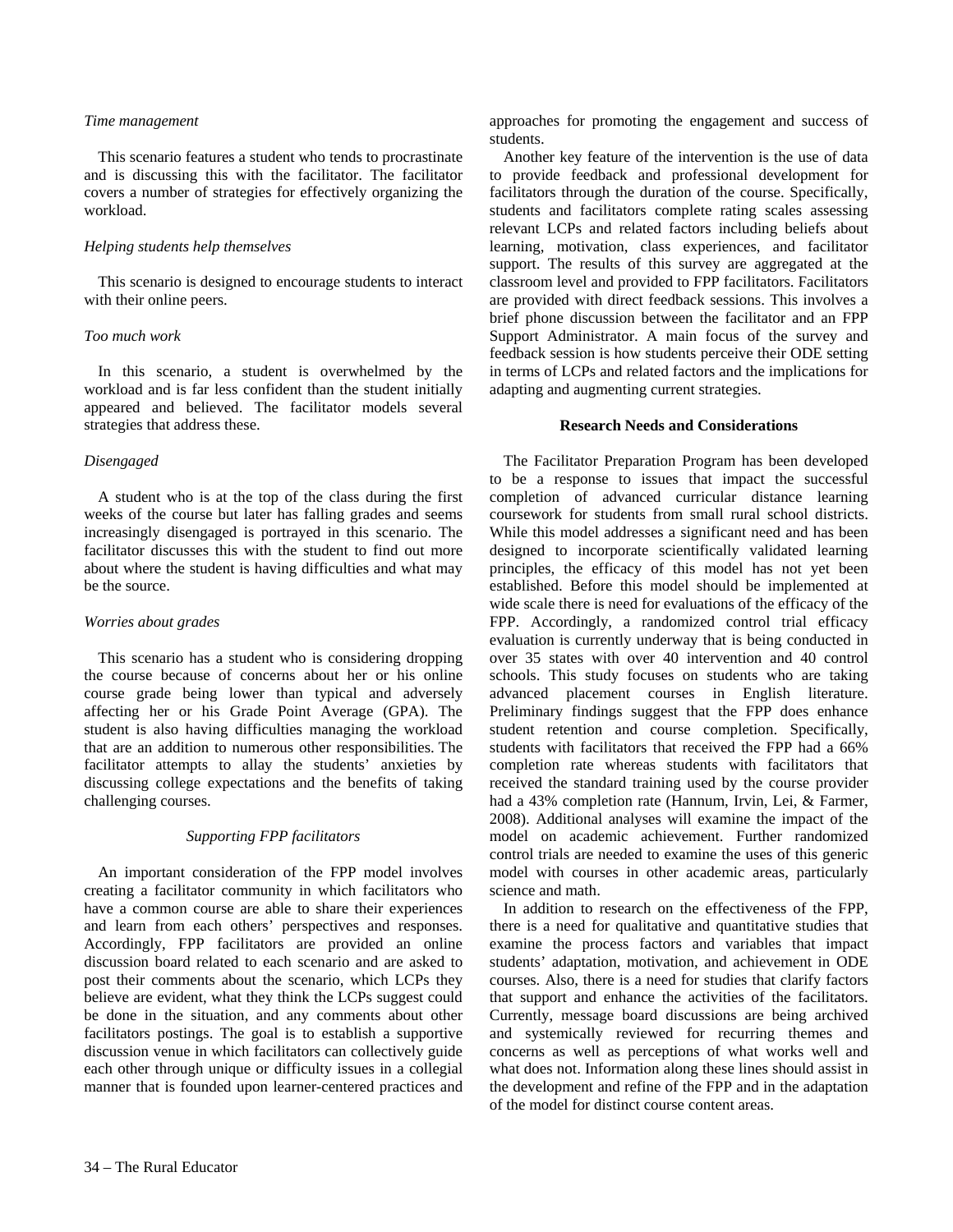In conclusion, the FPP has been developed as an approach to support the successful use of distance learning coursework in small rural schools. By focusing on common perspectives and needs of rural learners and by developing a model that relies upon Learner-Centered Practices, the FPP shows promise as a practical model to address this need. With future efficacy and development research, it is possible that the FPP may become viable approach to enhance distance learning instruction in a variety of hard to staff content areas that extend beyond advanced curricular instruction.

#### **References**

- APA Work Group of the Board of Educational Affairs. (1997). *Learner-centered psychological principles: A framework for school reform and redesign*. Washington, DC: American Psychological Association.
- Barbour, M., & Mulcahy, D. (2006). An inquiry into retention and achievement differences in campus based and web based AP Courses. *Rural Educator, 27*, 8-12.
- Beeson, E., & Strange, M. (2000). *Why rural matters: The need for every state to take action on rural education*. Washington, DC: Rural School and Community Trust.
- Benson, A. D., Johnson, S. D., Taylor, G. D., Treat, T., Shinkareva, O. N., & Duncan, J. (2005). Achievement in online and campus-based Career and Technical Education (CTE) courses. *Community College Journal of Research and Practice, 29*, 369-394.
- Bernard, R. M., Abrami, P. C., Lou, Y., Borokhovski, E., Wade, A., Wozney, L., et al. (2004). How does distance education compare with classroom instruction? A metaanalysis of the empirical literature. *Review of Educational Research, 74*, 379-439.
- Blackwell, D. L., & McLaughlin, D. K. (1999). Do rural youth attain their educational goals? *Rural Development Perspectives, 13*, 37-44.
- Brehm, J. M., Eisenhauer, B. W., & Krannich, R. S. (2004). Dimensions of community attachment and their relationship to well-being in the amenity-rich rural west. *Rural Sociology, 69*, 405-429.
- Burney, V. H., & Cross, T. L. (2006). Impoverished students with academic promise in rural settings: 10 lessons from Project Aspire. *Gifted Child Today, 29,* 14- 21.
- Carr, S. (2000). As distance education comes of age, the challenge is keeping the students. *Chronicle of Higher Education, 47*(8), A39-A41.
- Cavanaugh, C., Gillan, K. J., Kromrey, J., Hess, M., & Blomeyer, R. (2004). *The effects of distance education on K-12 student outcomes: A meta-analysis*. Naperville, IL: Learning Point Associates.
- Cejda, B. D. (2007). Connecting to the larger world: Distance education in rural community colleges. *New Directions for Community Colleges, 2007*(137), 87-98.
- Coladarci, T. (2007, May 24). Improving the yield of rural education research: An editor's swan song. *Journal of Research in Rural Education, 22*(3). Retrieved February 2, 2008, from http://www.jrre.psu.edu/articles/22-3.pdf
- Cradler, J., McNabb, M., Freeman, M., & Burchett, R. (2002). How does technology influence student learning? *Leading and Learning with Technology, 29*(8), 46-56.
- Crockett, L. J., & Bingham, C. R. (2000). Anticipating adulthood: Expected timing of work and family transitions among rural youth. *Journal of Research on Adolescence*, *10*, 151-172.
- Cross, T. L., & Burney, V. H. (2005). High ability, rural, and poor: Lessons from Project Aspire and implications for school counselors. *Journal of Secondary Gifted Education, 16,* 148-156.
- Cross, T. L., & Dixon, F. A. (1998). On gifted students in rural schools. *NASSP Bulletin, 82*, 119-124.
- D'Amico, J. J., Matthes, W., Sankar, A., Merchant, B., & Zurita, M. (1996). Young voices from the rural Midwest. *Journal of Research in Rural Education*, *12*(3). Retrieved January 21, 2008 from: http://www.jrre.psu.edu/articles/v12,n3,p142- 149,DAmico.pdf
- DeYoung, A. J. (1995). Bridging multiple worlds: The school superintendent as change agent in a rural and poor school district. *Journal of Research in Rural Education*, *11*(3). Retrieved March 5, 2008 from http://www.jrre.psu.edu/articles/v11,n3,p187- 197,DeYoung.pdf
- Gándara, P., Gutiérrez, D., & O'Hara, S. (2001). Planning
- for the future in rural and urban high schools. *Journal ofEducation for Students Placed at Risk*, *6*, 73-93.
- Gruenewald, D. A. (2003). The best of both worlds: A critical pedagogy of place. *Educational Researcher, 32*(4), 3-12.
- Haas, T., & Lambert, R. (1995). To establish the bonds of common purpose and mutual enjoyment. *Phi Delta Kappan,* 77(2), 136-142.
- Haas, T., & Nachtigal, P. (1998). *Place value: An educator's guide to good literature on rural lifeways, environments, and purposes of education*. Charleston, WV: ERIC Clearinghouse on Rural Education and Small Schools. (ERIC Document Reproduction Service No. ED420461).
- Hammer, P. C., Hughes, G., McClure, C., Reeves, C., & Salgado, D. (2005). Rural teacher recruitment and retention practices: A review of the research literature, national survey of rural superintendents, and case studies of programs in Virginia. Charleston, WV: Appalachia Educational Laboratory at Edvantia.
- Hannum, W. H., Irvin, M. J., Lei, P.-W., & Farmer, T. W. (2008). Effectiveness of using learner-centered principles on student retention in distance education courses in rural schools. *Distance Education, 29*, 211-229.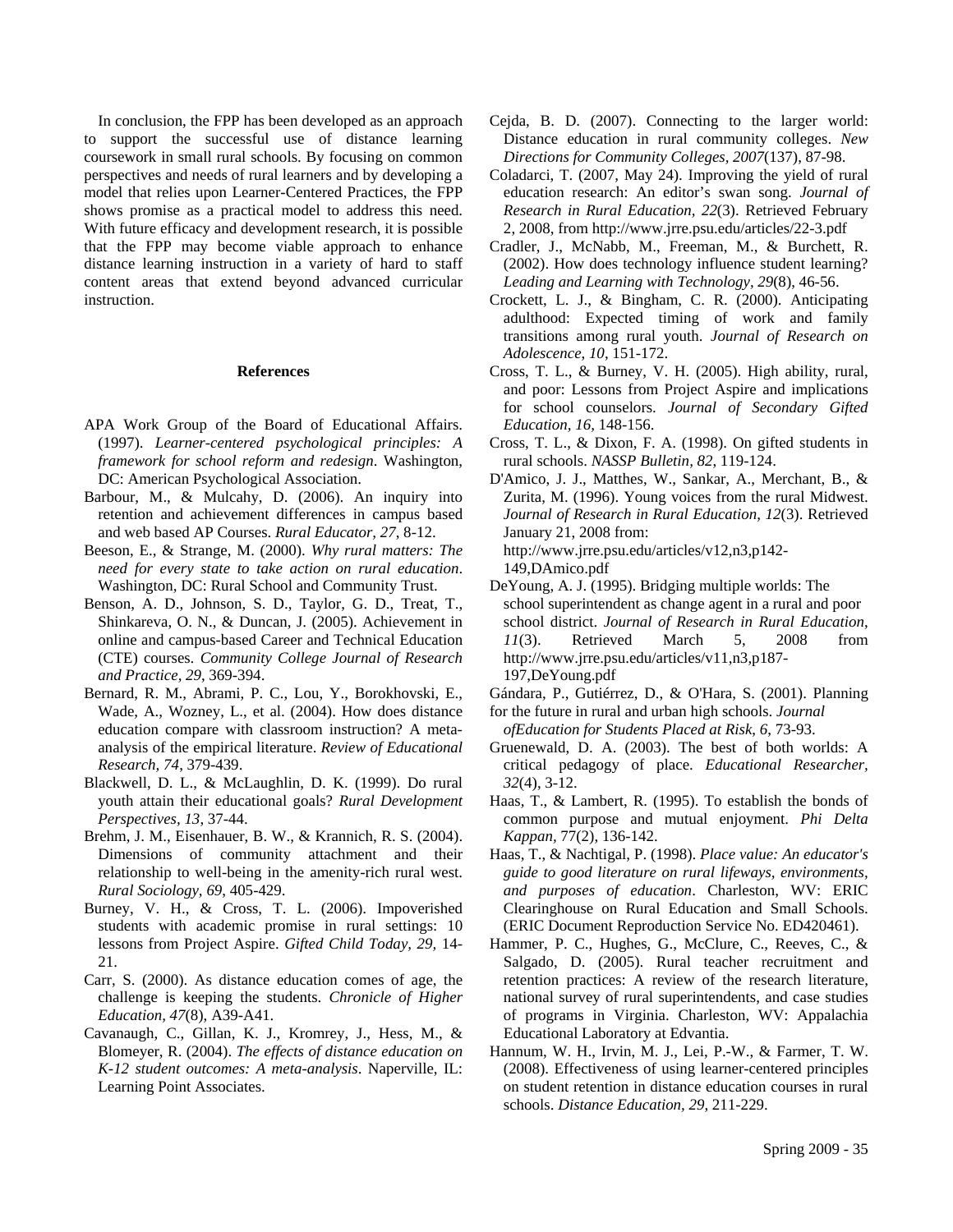- Hannum, W. H., & McCombs, B. L. (2008). Enhancing distance learning for today's youth with Learner-Centered Principles. *Educational Technology Magazine, 48*(3), 11- 21.
- Hardré, P. L. (2007). Preventing motivational dropout: A systemic analysis in four rural high schools. *Leadership and Policy in Schools, 6*, 231-265.
- Hardré, P. L., & Sullivan, D. W. (2008). Student differences and environment perceptions: How they contribute to student motivation in rural high schools. *Learning and Individual Differences, 18*, 471-485.
- Hardré, P. L., Sullivan, D. W., & Roberts, N. (2008). Rural teachers' best motivating strategies: A blending of teachers' and students' perspectives. *Rural Educator, 30*(1), 19-31.
- Hardré, P. L., Crowson, H. M., Debacker, T. K., & White. D. (2007). Predicting the academic motivation of rural high school students. *The Journal of Experimental Education, 75*, 247-269.
- Hektner, J. M. (1995). When moving up implies moving out: Rural adolescent conflict in the transition to adulthood. *Journal of Research in Rural Education*, *11*(1). Retrieved February 22, 2008 from:

http://www.jrre.psu.edu/articles/v11,n1,p3-14,Hektner.pdf

- Herzog, M. J., & Pittman, R. B. (1995). Home, family, and community: Ingredients in the rural education equation. *Phi Delta Kappan*, *77*, 113-118.
- Hobbs, V. (2004). *The promise and the power of online learning in rural education*. Arlington, VA: Rural School and Community Trust.
- Holloway, D. L. (2002). Using research to ensure quality teaching in rural schools. *Journal of Research in Rural Education*, *17*(3). Retrieved January 20, 2008 from http://www.jrre.psu.edu/articles/v17,n3,p138- 153,Holloway.pdf
- Howley, C. (1995). *The Matthew principle: A West Virginia replication?* Charleston, WV: ERIC Clearinghouse on Rural Education and Small Schools. (ERIC Document Reproduction Service No. ED389503).
- Howley, C. B., Harmon, H. L., & Leopold, G. D. (1996). Rural scholars or bright rednecks? Aspirations for a sense of place among rural youth in Appalachia. *Journal of Research in Rural Education*, *12*(3). Retrieved June 2, 2008 from http://www.jrre.psu.edu/articles/v12,n3,p150- 160,Howley.pdf
- Howley, C., Strange, M., & Bickel, R. (2000). *Research about school size and school performance in impoverished communities*. *ERIC Digest*. Charleston, WV: ERIC Clearinghouse on Rural Education and Small Schools. (ERIC Document Reproduction Service No. ED448968).

Huang, G., & Howley, C. (1993). Mitigating disadvantage: Effects of small-scale schooling on student achievement in Alaska. *Journal of Research in Rural Education*, *9*(3). Retrieved June 2, 2008 from:

http://www.jrre.psu.edu/articles/v9,n3,p137- 149,Huang.pdf

- Jennings, N., Swidler, S., & Koliba, C. (2005). Place-based education in the standards-based reform era: Conflict or complement? *American Journal of Education, 122*, 44-65.
- Jimerson, L. (2006). *Breaking the fall: Cushioning the impact of rural declining enrollment*. Arlington, VA: The Rural School and Community Trust.
- Johnson, J., & Strange, M. (2007). *Why rural matters 2007: The realities of rural education growth*. Arlington, VA: Rural School and Community Trust.
- Kannapel, P. J., & DeYoung, A. J. (1999). The rural school problem in 1999: A review and critique of the literature. *Journal of Research in Rural Education, 15*(2). Retrieved February 2, 2008 from: http://www.jrre.psu.edu/articles/ v15,n2,p6779,Kannapel.pdf
- Kirby, E., & Driscoll, M. (1997, March). *Facilitator and student roles and performance in a high school distance education course*. Paper presented at the annual meeting of the American Education Research Association. (ERIC Document Reproduction Service No. ED406966).
- Lyson, T. A. (2002). What does a school mean to a community? Assessing the social and economic benefits of schools to rural villages in New York. *Journal of Research in Rural Education, 17*(3). Retrieved February 2, 2008 http://www.jrre.psu.edu/articles/v17,n3,p131- 137,Lyson.pdf
- Malecki, E. J. (2003). Digital development in rural areas: Potentials and pitfalls. *Journal of Rural Studies, 19*, 201– 214.
- Marcel, K. W. (2003). *Online advanced placement courses: Experiences of rural and low-income high school students*. Boulder, CO: Western Interstate Commission for Higher Education.
- McCombs, B. L., & Vakili, D. (2005). A learner-centered framework for e-learning. *Teachers College Record, 107*, 1582-1600.
- Monk, D. H. (2007). Recruiting and retaining high-quality teachers in rural areas. *The Future of Children, 17,* 155– 174.
- Moore, M. G. (1993). Theory of transactional distance. In D. Keegan (Ed.), *Theoretical principles of distance education*, (pp. 22-38). New York: Routledge.
- Moore, M. G., & Kearsley, G. (1996). *Distance education: A systems view*. Belmont, CA: Wadsworth Publishing Company.
- Nye, B., Hedges, L. V., & Konstantopoulos, S. (2000). Do minorities experience larger lasting benefits from small classes? *Journal of Educational Research, 98*, 94-100.